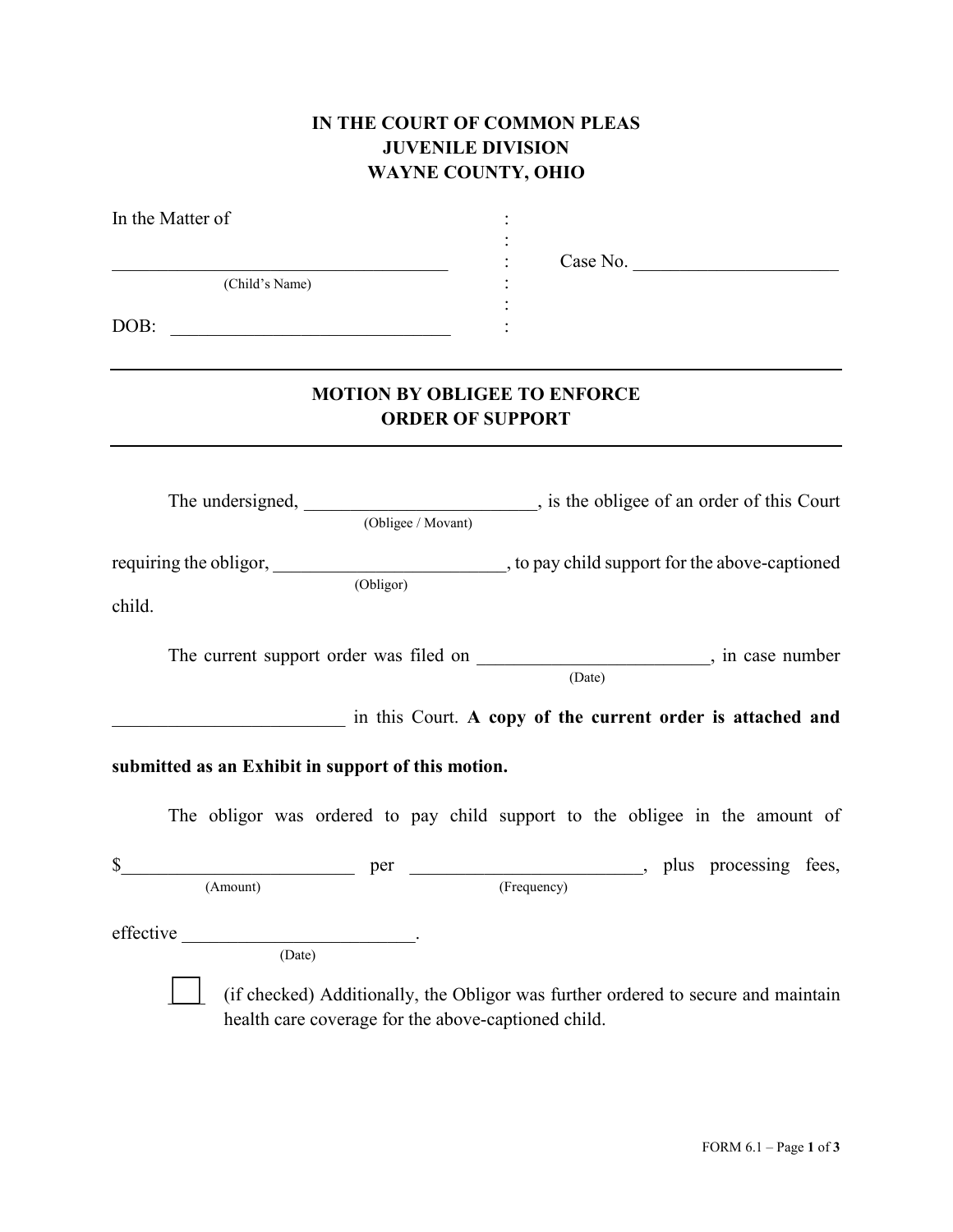| The obligor has not complied with the above orders. Specifically: (check all that apply) |                                                                                                                 |
|------------------------------------------------------------------------------------------|-----------------------------------------------------------------------------------------------------------------|
|                                                                                          | The obligor has failed or refused to make payments as ordered and is now in arrears                             |
|                                                                                          | in the amount of $\$                                                                                            |
|                                                                                          | The obligor has failed or refused to secure and maintain health care coverage for<br>the above-captioned child. |

For these reasons, the undersigned requests that this Court issue an order requiring the obligor to comply with all orders of the court plus court costs and any accrued charges imposed by the Child Support Enforcement Agency. In the event that the obligor then later fails to comply with the requested enforcement order, the undersigned reserves the right to later request that the Court find the obligor to be in contempt, which may result in further sanctions, including but not limited to incarceration or fines.

By signing below, the undersigned submits this request to the Court for the remedies stated above and any such additional relief as the Court shall deem appropriate at law or in equity.

Signature of Obligee/Movant

 $\mathcal{L}_\mathcal{L}$ 

 $\mathcal{L}_\mathcal{L}$ 

Address

City/State